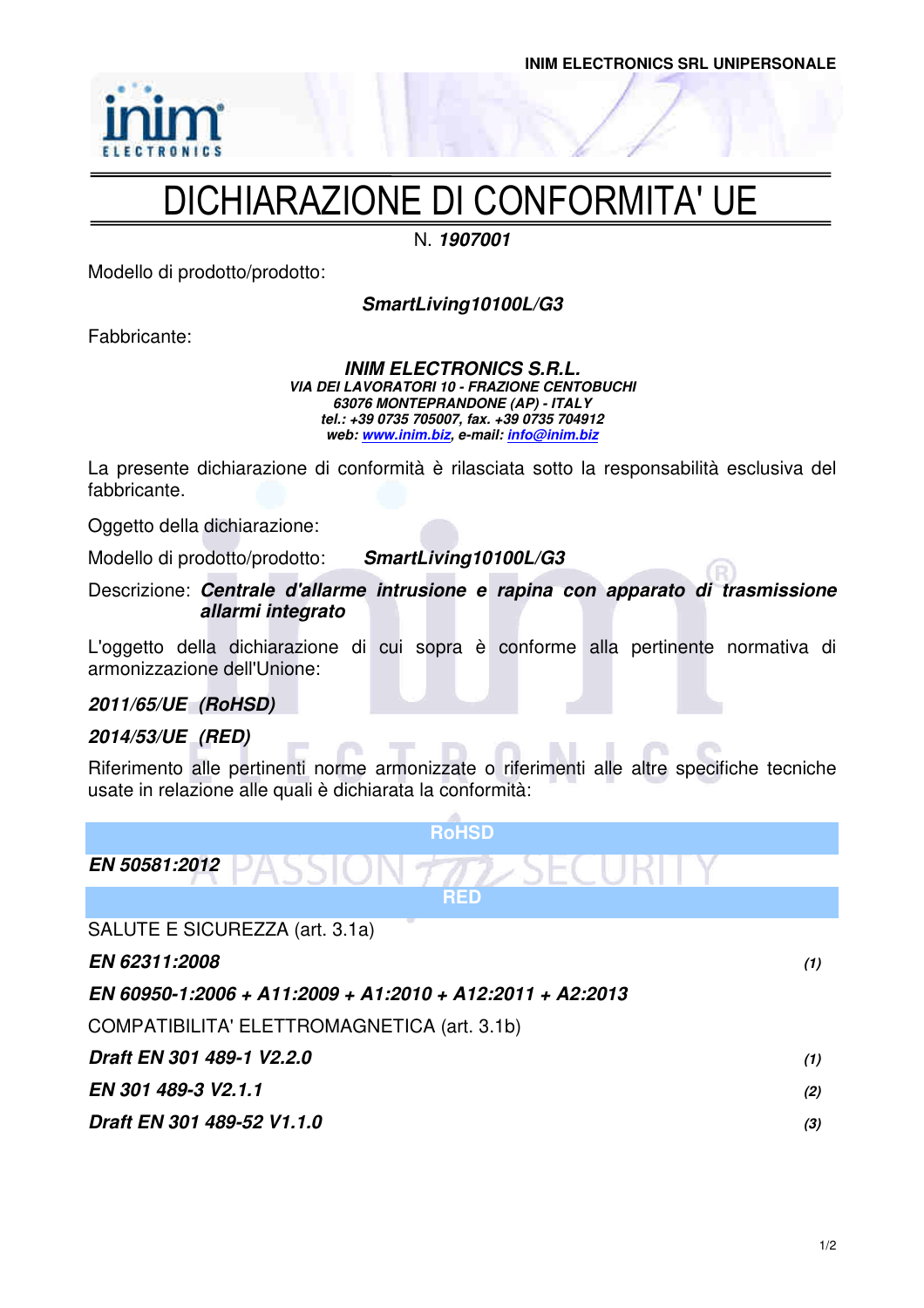

| USO EFFICACE ED EFFICIENTE DELLO SPETTRO RADIO (art. 3.2) |     |
|-----------------------------------------------------------|-----|
| EN 300 220-2 V3.1.1                                       | (2) |
| EN 300 330 V2.1.1                                         | (4) |
| EN 301 511 V12.5.1                                        | (3) |
| EN 301 908-1 V11.1.1                                      | (5) |
| EN 301 908-2 V11.1.1                                      | (5) |
|                                                           |     |

### ALTRI REQUISITI ESSENZIALI (art. 3.3)

### **NON APPLICABILE**

L'oggetto della dichiarazione di cui sopra è anche conforme alle seguenti norme:

| EN 50131-1:2006 + A1:2009<br>EN 50131-3:2009     | (6) |
|--------------------------------------------------|-----|
| EN 50131-6:2008 + A1:2014                        | (6) |
| EN 50131-10:2014                                 | (6) |
| EN 50136-1:2012                                  |     |
| EN 50136-2:2013                                  | (6) |
| EN 61000-6-3:2007 + A1:2011                      |     |
| EN 50130-4:2011 + A1:2014                        |     |
| EN 50130-5:2011                                  |     |
| CEB T 014:2013-04 (ed.3)                         | (6) |
| con le seguenti prestazioni:                     |     |
| Grado di sicurezza:<br>3                         |     |
|                                                  | (6) |
| Classe ambientale:<br>$\boldsymbol{\mathit{II}}$ |     |
| SP6 o DP4<br>Categoria ATS:                      | (6) |
|                                                  |     |
|                                                  |     |

Note:

**(1) Applicabile quando l'oggetto della dichiarazione è collegato a moduli GSM/GPRS o SRD o lettori RFID o tastiere che includono lettori RFID;** 

**(2) Applicabile quando l'oggetto della dichiarazione è collegato a SRD;** 

**(3) Applicabile quando l'oggetto della dichiarazione è collegato a moduli GSM/GPRS;** 

**(4) Applicabile quando l'oggetto della dichiarazione è collegato a lettori RFID o tastiere che includono lettori RFID;** 

**(5) Applicabile quando l'oggetto della dichiarazione è collegato a Nexus/3GP o sue varianti;** 

**(6) Sono obbligatorie impostazioni specifiche in fase d'installazione: seguire attentamente le istruzioni riportate nei manuali.** 

**Grado di sicurezza e categoria ATS dipendono dalla configurazione della centrale: qui vengono indicati i valori massimi raggiungibili.** 

Monteprandone, 18/07/2019 Firmato a nome e per conto del fabbricante da:

Baldovino Ruggieri

(Amministratore Delegato)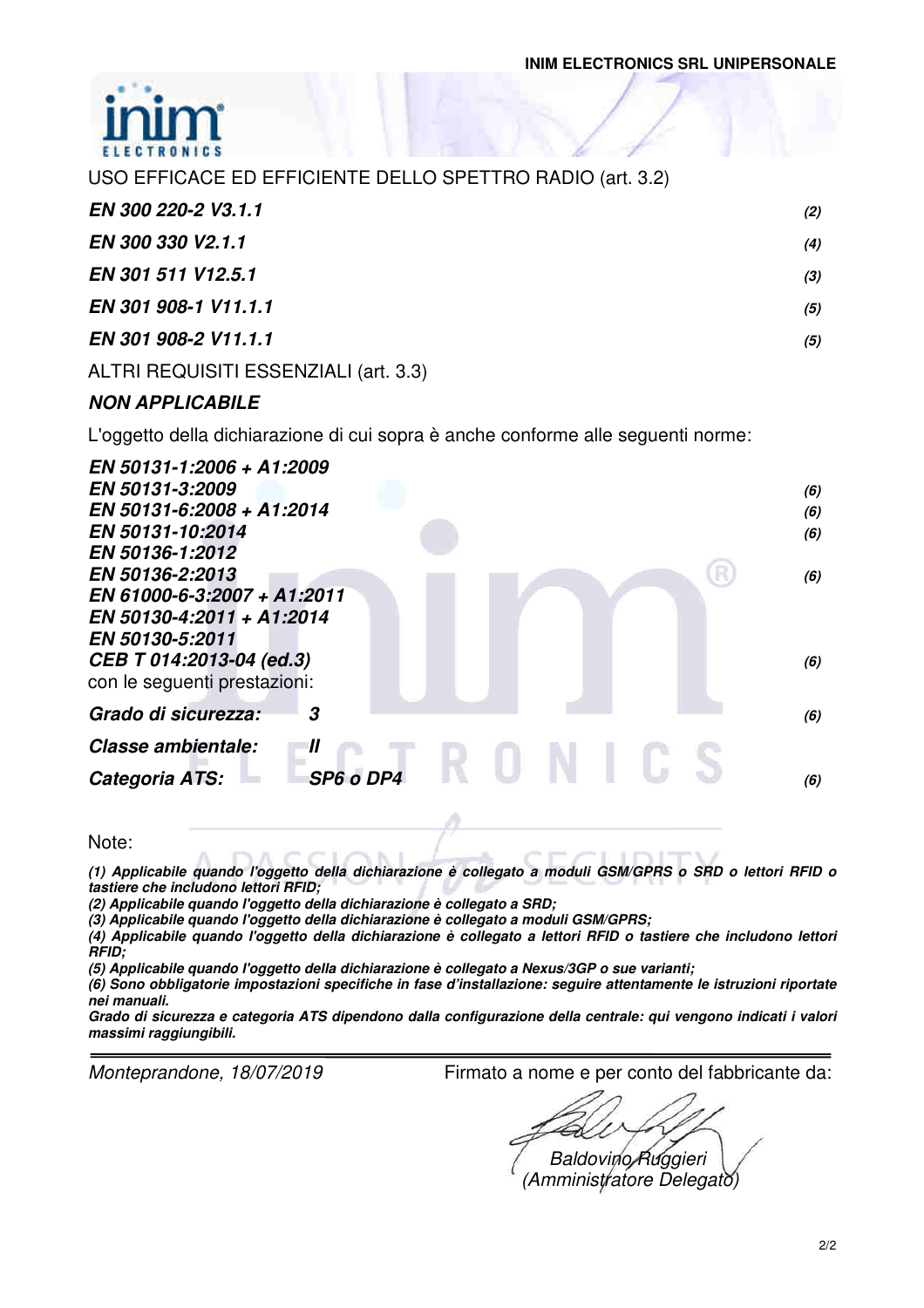

# EU DECLARATION OF CONFORMITY

No. **1907001**

Product model/product:

**SmartLiving10100L/G3** 

Manufacturer:

#### **INIM ELECTRONICS S.R.L. VIA DEI LAVORATORI 10 - FRAZIONE CENTOBUCHI 63076 MONTEPRANDONE (AP) - ITALY tel.: +39 0735 705007, fax. +39 0735 704912 web: www.inim.biz, e-mail: info@inim.biz**

This declaration of conformity is issued under the sole responsibility of the manufacturer.

Object of the declaration:

Product model/product: **SmartLiving10100L/G3**

Description: **Intrusion and hold-up alarm control panel with integrated alarm transmission equipment** 

The object of the declaration described above is in conformity with the relevant Union harmonisation legislation:

### **2011/65/EU (RoHSD)**

### **2014/53/EU (RED)**

References to the relevant harmonised standards or references to the other technical specifications in relation to which conformity is declared:

| <b>RoHSD</b>                                              |     |
|-----------------------------------------------------------|-----|
| EN 50581:2012<br>CECIDITY<br><b>DACCIONL</b><br>an an A   |     |
| <b>RED</b>                                                |     |
| HEALTH & SAFETY (art. 3.1a)                               |     |
| EN 62311:2008                                             | (1) |
| EN 60950-1:2006 + A11:2009 + A1:2010 + A12:2011 + A2:2013 |     |
| ELECTROMAGNETIC COMPATIBILITY (art. 3.1b)                 |     |
| Draft EN 301 489-1 V2.2.0                                 | (1) |
| EN 301 489-3 V2.1.1                                       | (2) |
| Draft EN 301 489-52 V1.1.0                                | (3) |
|                                                           |     |